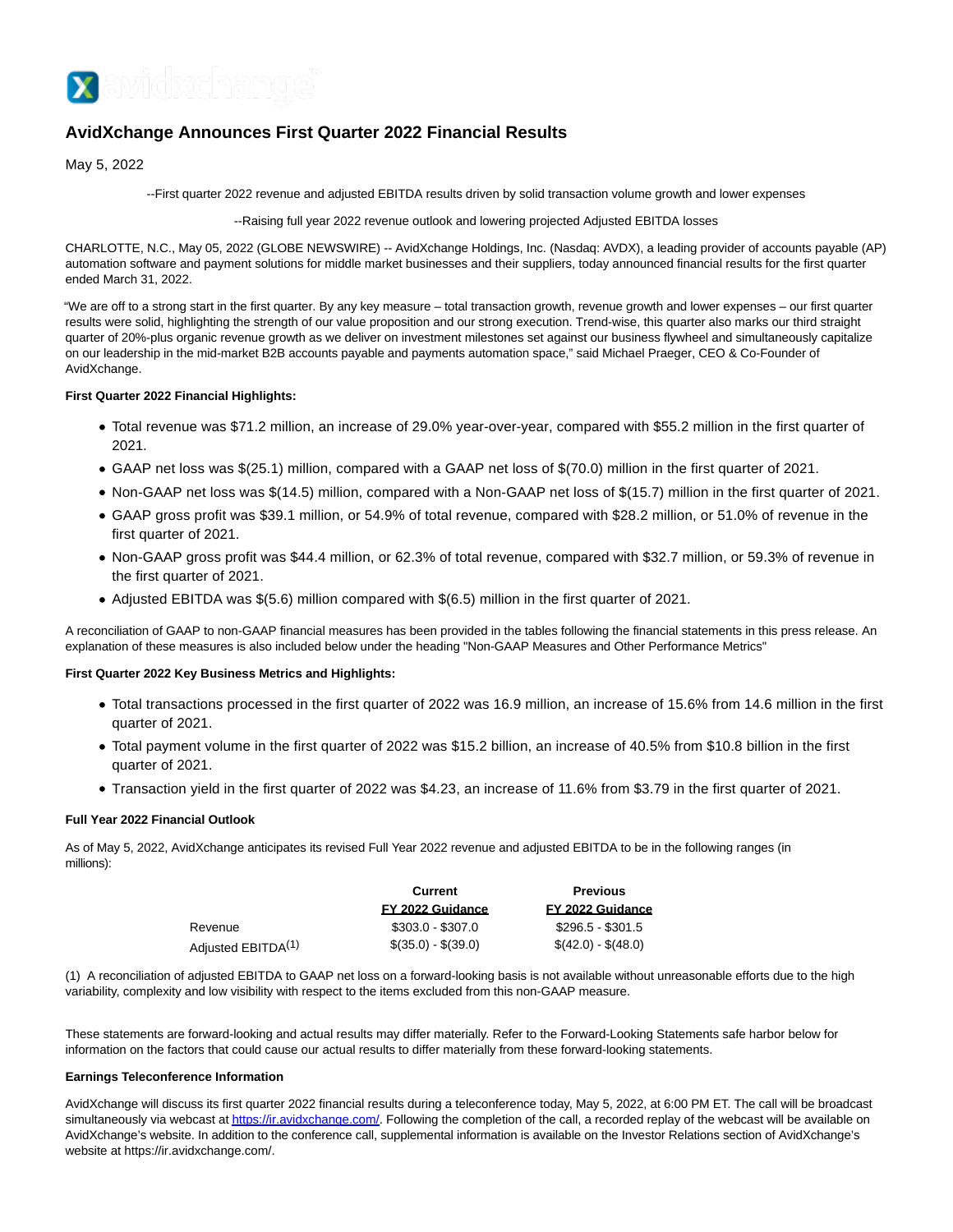# **About AvidXchange™**

AvidXchange is a leading provider of accounts payable ("AP") automation software and payment solutions for middle market businesses and their suppliers. AvidXchange's software-as-a-service-based, end-to-end software and payment platform digitizes and automates the AP workflows for more than 8,000 businesses and it has made payments to more than 825,000 supplier customers of its buyers over the past five years. To learn more about how AvidXchange is transforming the way companies pay their bills, visi[t www.AvidXchange.com](https://www.globenewswire.com/Tracker?data=YpJNYCelQ8scnc-8cIoV4jdsvw5SrsH8rbTohxY4Rj6nJHhFfmA0XNOMwPsmfF2peUKowCiltRfds2ApK8uqv4v60V-ZqzAN9DhC_4ODQs3M55bpUYch8j3A5zvUKVqY_MEDpzD-64ntX1E2tXVr7pfegwqp54RK9j9qKdpQca0=)

# **Forward-Looking Statements**

This press release may contain "forward-looking statements" within the meaning of the U.S. Private Securities Litigation Reform Act of 1995. In this context, forward-looking statements generally relate to future events or our future financial or operating performance and often contain words such as: "anticipate," "intend," "plan," "goal," "seek," "believe," "project," "estimate," "expect," "future," "likely," "may," "should," "will" and similar words and phrases indicating future results. The information presented in this press release related to our expectations of future performance, including guidance for our revenue and adjusted EBITDA for the full year 2022, statements related to the significance of our strong performance in the first quarter and trend related to organic revenue growth, and other statements that are not purely statements of historical fact, are forward-looking in nature. These forward-looking statements are made on the basis of management's current expectations, assumptions, estimates and projections and are subject to significant risks and uncertainties that could cause actual results to differ materially from those anticipated in such forward-looking statements. We therefore cannot guarantee future results, performance or achievements.

Factors which could cause actual results or effects to differ materially from those reflected in forward-looking statements include, but are not limited to, the risk factors and other cautionary statements described, from time to time, in AvidXchange's filings with the Securities and Exchange Commission ("SEC"), including, without limitation, AvidXchange's Annual Report on Form 10-K and other documents filed with the SEC, which may be obtained on the investor relations section of our website [\(https://ir.avidxchange.com/\)](https://www.globenewswire.com/Tracker?data=harl4iKtd5yqwugJ8Tsh4N_o60imRGsBfXYmTU1T0L2SYzE3MMITsDoo9oZ2zE3P4HWuC95yPxuw6BY1Na-Ykmk-u7S8PtUmbtG1FQrU6w0=) and on the SEC website at [www.sec.gov.](https://www.globenewswire.com/Tracker?data=36EMcUXWsC6cNiOaMA7oI95wk4HR3FeOWAZe-YvQYZJArSweWqHsnpPMGjsxu3FxU5spONMP6sXJ_OdBzF79eA==) Any forward-looking statements made by us in this press release are based only on information currently available to us and speak only as of the date they are made, and we assume no obligation to update any of these statements in light of new information, future events or otherwise unless required under the federal securities laws.

## **Non-GAAP Measures and Other Performance Metrics**

To supplement the financial measures presented in our press release and related conference call in accordance with generally accepted accounting principles in the United States ("GAAP"), we also present the following non-GAAP measures of financial performance: Non-GAAP Gross Profit, Adjusted EBITDA, and Non-GAAP Net Loss.

A "non-GAAP financial measure" refers to a numerical measure of our historical or future financial performance or financial position that is included in (or excluded from) the most directly comparable measure calculated and presented in accordance with GAAP in our financial statements. We provide certain non-GAAP measures as additional information relating to our operating results as a complement to results provided in accordance with GAAP. The non-GAAP financial information presented herein should be considered in conjunction with, and not as a substitute for or superior to, the financial information presented in accordance with GAAP and should not be considered a measure of liquidity. There are significant limitations associated with the use of non-GAAP financial measures. Further, these measures may differ from the non-GAAP information, even where similarly titled, used by other companies and therefore should not be used to compare our performance to that of other companies.

We have presented Non-GAAP Gross Profit, Adjusted EBITDA, and Non-GAAP Net Loss in this press release. We define Non-GAAP Gross Profit as revenue less cost of revenue excluding the portion of depreciation and amortization and stock-based compensation expense allocated to cost of revenues. We define Adjusted EBITDA as our net loss before depreciation and amortization of property and equipment, amortization of software development costs, amortization of acquired intangible assets, impairment of intangible assets, interest income and expense, income tax expense, stock-based compensation expense, transaction and acquisition-related costs expensed, change in fair value of derivative instrument, non-recurring items not indicative of ongoing operations, and charitable contributions of common stock. We define Non-GAAP Net Loss as net loss before amortization of acquired intangible assets, impairment of intangible assets, stock-based compensation expense, transaction and acquisition-related costs expensed, change in fair value of derivative instrument, non-recurring items not indicative of ongoing operations, provision for income taxes and charitable contributions of common stock.

We believe the use of non-GAAP financial measures, as a supplement to GAAP measures, is useful to investors in that they eliminate items that are either not part of our core operations or do not require a cash outlay, such as stock-based compensation expense. Management uses these non-GAAP financial measures when evaluating operating performance and for internal planning and forecasting purposes. We believe that these non-GAAP financial measures help indicate underlying trends in the business, are important in comparing current results with prior period results, and are useful to investors and financial analysts in assessing operating performance.

# **Investor Contact:**

Subhaash Kumar Skumar1@avidxchange.com 813.760.2309

### **AvidXchange Holdings, Inc. Unaudited Consolidated Statements of Operations** (in thousands, except share and per share data)

|                                                                       | Three Months Ended March 31, |        |  |        |
|-----------------------------------------------------------------------|------------------------------|--------|--|--------|
|                                                                       |                              | 2022   |  | 2021   |
| <b>Revenues</b>                                                       | \$                           | 71.203 |  | 55.214 |
| Cost of revenues (exclusive of depreciation and amortization expense) |                              | 27.807 |  | 22.540 |
| <b>Operating expenses</b>                                             |                              |        |  |        |
| Sales and marketing                                                   |                              | 17.239 |  | 13.511 |
| Research and development                                              |                              | 20,072 |  | 13,933 |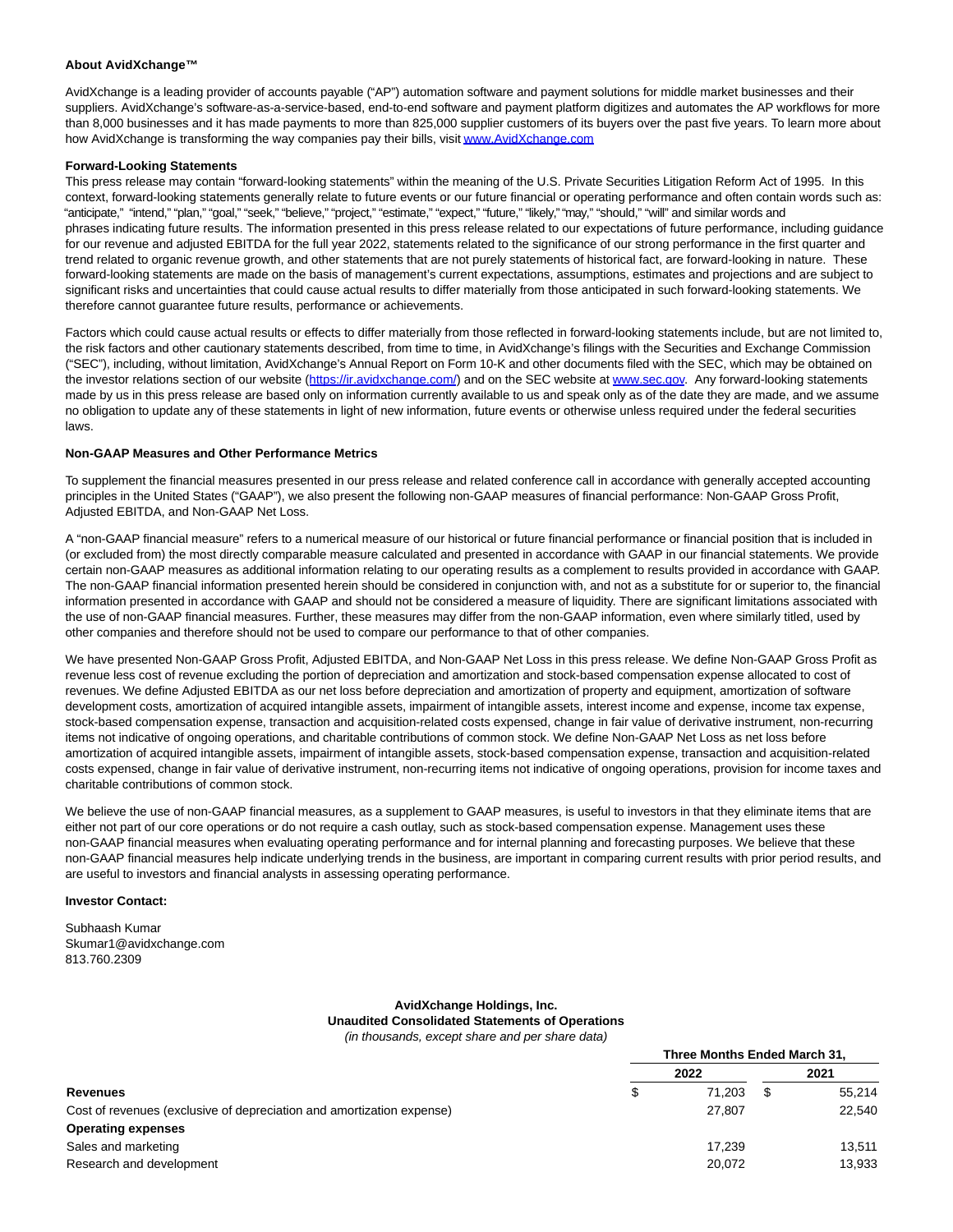| General and administrative                                                                                                            | 18,688      |   | 14,164     |
|---------------------------------------------------------------------------------------------------------------------------------------|-------------|---|------------|
| Depreciation and amortization                                                                                                         | 7,718       |   | 7,077      |
| Total operating expenses                                                                                                              | 63,717      |   | 48,685     |
| Loss from operations                                                                                                                  | (20, 321)   |   | (16, 011)  |
| Other income (expense)                                                                                                                |             |   |            |
| Interest income                                                                                                                       | 220         |   | 132        |
| Interest expense                                                                                                                      | (4,977)     |   | (5,025)    |
| Change in fair value of derivative instrument                                                                                         |             |   | 946        |
| Charge for amending financing advisory engagement letter - related party                                                              |             |   | (50,000)   |
| Other expenses                                                                                                                        | (4,757)     |   | (53, 947)  |
| Loss before income taxes                                                                                                              | (25,078)    |   | (69, 958)  |
| Income tax expense                                                                                                                    | 69          |   | 68         |
| Net loss                                                                                                                              | (25,147     |   | (70,026)   |
| Accretion of convertible preferred stock                                                                                              |             |   | (4,602)    |
| Net loss attributable to common stockholders                                                                                          | (25, 147)   | S | (74, 628)  |
| Net loss per share attributable to common stockholders, basic and diluted                                                             | (0.13)      |   | (1.43)     |
| Weighted average number of common shares used to compute net loss per share<br>attributable to common stockholders, basic and diluted | 197,017,555 |   | 52,057,532 |

#### **AvidXchange Holdings, Inc. Unaudited Consolidated Balance Sheets** (in thousands, except share and per share data)

|                                                                                      |    | As of March 31,<br>2022 |    | As of December<br>31,<br>2021 |  |
|--------------------------------------------------------------------------------------|----|-------------------------|----|-------------------------------|--|
| <b>Assets</b>                                                                        |    |                         |    |                               |  |
| <b>Current assets</b>                                                                |    |                         |    |                               |  |
| Cash and cash equivalents                                                            | \$ | 294,923                 | \$ | 562,817                       |  |
| Restricted funds held for customers                                                  |    | 931,975                 |    | 1,242,346                     |  |
| Marketable securities                                                                |    | 228,655                 |    |                               |  |
| Accounts receivable, net of allowances of \$2,349 and \$2,283, respectively          |    | 34,213                  |    | 30,965                        |  |
| Supplier advances receivable, net of allowances of \$1,199 and \$1,105, respectively |    | 12,783                  |    | 11,520                        |  |
| Prepaid expenses and other current assets                                            |    | 13,839                  |    | 10,237                        |  |
| Total current assets                                                                 |    | 1,516,388               |    | 1,857,885                     |  |
| Property and equipment, net                                                          |    | 105,643                 |    | 106,227                       |  |
| Operating lease right-of-use assets                                                  |    | 5,826                   |    | 3,278                         |  |
| Deferred customer origination costs, net                                             |    | 27,503                  |    | 28,276                        |  |
| Goodwill                                                                             |    | 165,921                 |    | 165,921                       |  |
| Intangible assets, net                                                               |    | 106,031                 |    | 100,455                       |  |
| Other noncurrent assets and deposits                                                 |    | 4,297                   |    | 4,261                         |  |
| <b>Total assets</b>                                                                  | \$ | 1,931,609               | \$ | 2,266,303                     |  |
| <b>Liabilities and Stockholders' Equity</b>                                          |    |                         |    |                               |  |
| <b>Current liabilities</b>                                                           |    |                         |    |                               |  |
| Accounts payable                                                                     | \$ | 15,505                  | \$ | 17,142                        |  |
| Accrued expenses                                                                     |    | 51,492                  |    | 56,082                        |  |
| Payment service obligations                                                          |    | 931,975                 |    | 1,242,346                     |  |
| Deferred revenue                                                                     |    | 9,861                   |    | 9,530                         |  |
| Current portion of contingent consideration                                          |    | 688                     |    | 688                           |  |
| Current maturities of lease obligations under finance leases                         |    | 559                     |    | 670                           |  |
| Current maturities of lease obligations under operating leases                       |    | 1,283                   |    | 1,048                         |  |
| Current maturities of long-term debt                                                 |    | 4,800                   |    | 4,800                         |  |
| <b>Total current liabilities</b>                                                     |    | 1,016,163               |    | 1,332,306                     |  |
| Long-term liabilities                                                                |    |                         |    |                               |  |
| Deferred revenue, less current                                                       |    | 19,494                  |    | 20,350                        |  |
| Contingent consideration, less current portion                                       |    | 70                      |    | 70                            |  |
| Obligations under finance leases, less current maturities                            |    | 61,304                  |    | 61,172                        |  |
| Obligations under operating leases, less current maturities                          |    | 5,710                   |    | 3,448                         |  |
| Long-term debt                                                                       |    | 121,366                 |    | 119,880                       |  |
| Other long-term liabilities                                                          |    | 2,630                   |    | 6,022                         |  |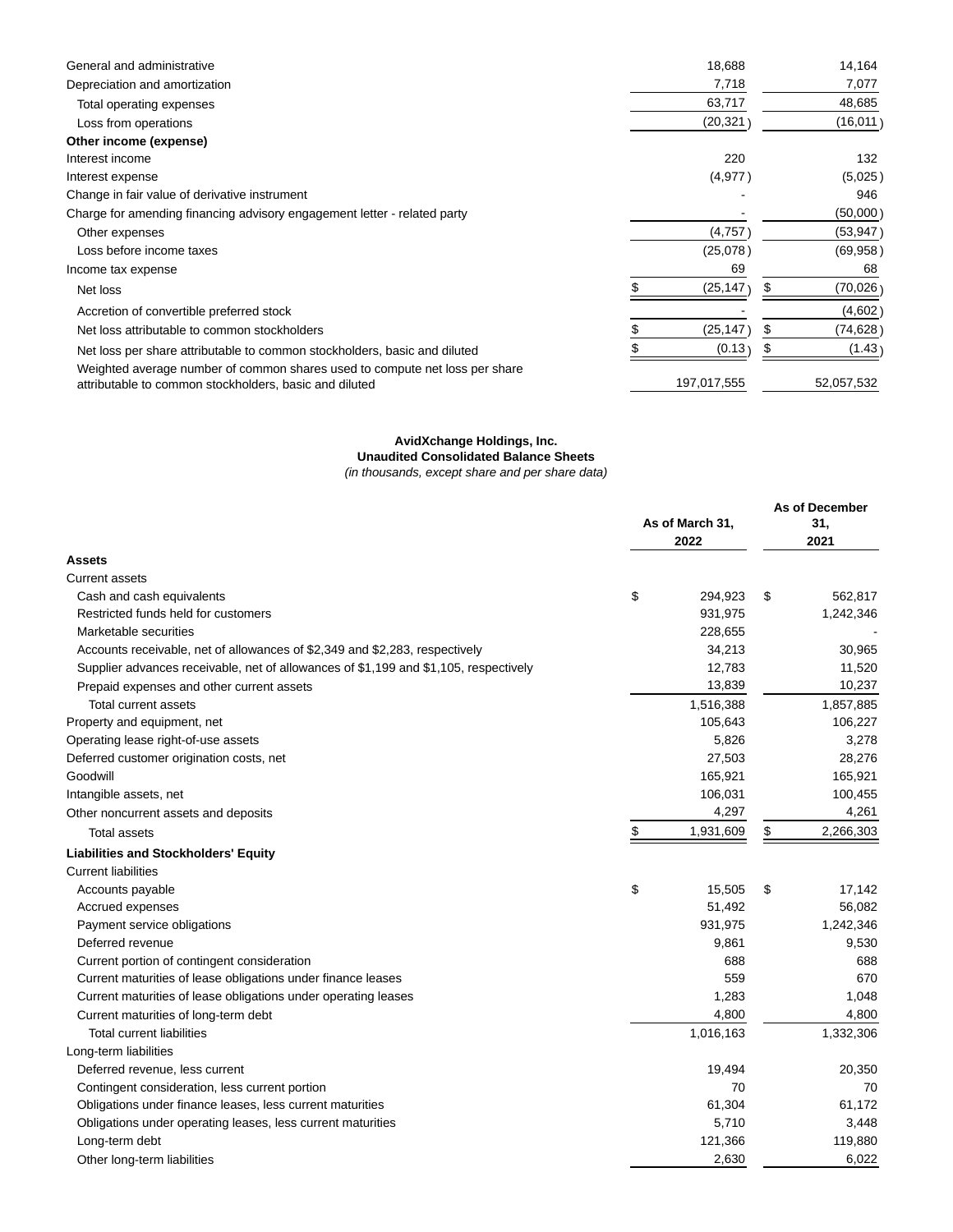| <b>Total liabilities</b>                                                                                                                                                                                                              | 1,226,737  | 1,543,248  |
|---------------------------------------------------------------------------------------------------------------------------------------------------------------------------------------------------------------------------------------|------------|------------|
| Commitments and contingencies                                                                                                                                                                                                         |            |            |
| Stockholders' equity                                                                                                                                                                                                                  |            |            |
| Preferred stock, \$0.001 par value; 50,000,000 shares authorized, no shares issued<br>and outstanding as of March 31, 2022 and December 31, 2021                                                                                      |            |            |
| Common stock, \$0.001 par value; 1,600,000,000 shares authorized as of March 31,<br>2022 and December 31, 2021; 197,626,663 and 196,804,844 shares issued and<br>outstanding as of March 31, 2022 and December 31, 2021, respectively | 198        | 197        |
| Additional paid-in capital                                                                                                                                                                                                            | 1.602.372  | 1,594,780  |
| Accumulated deficit                                                                                                                                                                                                                   | (897, 698) | (871, 922) |
| Total stockholders' equity                                                                                                                                                                                                            | 704,872    | 723,055    |
| Total liabilities and stockholders' equity                                                                                                                                                                                            | 1.931.609  | 2,266,303  |

#### **AvidXchange Holdings, Inc. Unaudited Consolidated Statements of Cash Flows** (in thousands)

|                                                                                            | Three Months Ended March 31, |            |      |           |
|--------------------------------------------------------------------------------------------|------------------------------|------------|------|-----------|
|                                                                                            |                              | 2022       |      | 2021      |
| Cash flows from operating activities                                                       |                              |            |      |           |
| Net loss                                                                                   | \$                           | (25, 147)  | - \$ | (70,026)  |
| Adjustments to reconcile net loss to net cash used by operating activities                 |                              |            |      |           |
| Depreciation and amortization expense                                                      |                              | 7,718      |      | 7,077     |
| Amortization of deferred financing costs                                                   |                              | 339        |      | 339       |
| Provision for doubtful accounts                                                            |                              | 1,073      |      | 15        |
| Stock-based compensation                                                                   |                              | 6,791      |      | 847       |
| Accrued interest                                                                           |                              | 599        |      | 280       |
| Loss on fixed asset disposal                                                               |                              | 26         |      |           |
| Noncash expense on contract modification - related party                                   |                              |            |      | 50,000    |
| Amortization of investments held to maturity                                               |                              | (60)       |      |           |
| Fair value adjustment to derivative instrument                                             |                              |            |      | (946)     |
| Deferred income taxes                                                                      |                              | 54         |      | 54        |
| Changes in operating assets and liabilities                                                |                              |            |      |           |
| Accounts receivable                                                                        |                              | (3,537)    |      | 537       |
| Prepaid expenses and other current assets                                                  |                              | (3,601)    |      | (1,884)   |
| Other noncurrent assets                                                                    |                              | (59)       |      | (2,851)   |
| Deferred customer origination costs                                                        |                              | 773        |      | (366)     |
| Accounts payable                                                                           |                              | (872)      |      | (9,095)   |
| Deferred revenue                                                                           |                              | (525)      |      | 449       |
| Accrued expenses and other liabilities                                                     |                              | (8,835)    |      | 5,897     |
| Operating lease liabilities                                                                |                              | (51)       |      | (271)     |
| Total adjustments                                                                          |                              | (167)      |      | 50,082    |
| Net cash used in operating activities                                                      |                              | (25, 314)  |      | (19, 944) |
| Cash flows from investing activities                                                       |                              |            |      |           |
| Purchase of short-term investments held to maturity                                        |                              | (228, 595) |      |           |
| Purchases of equipment                                                                     |                              | (967)      |      | (52)      |
| Purchases of land                                                                          |                              | (767)      |      |           |
| Purchases of intangible assets                                                             |                              | (11, 309)  |      | (3,907)   |
| Supplier advances, net                                                                     |                              | (2,048)    |      | (139)     |
| Net cash used in investing activities                                                      |                              | (243, 686) |      | (4,098)   |
| Cash flows from financing activities                                                       |                              |            |      |           |
| Proceeds from the issuance of long-term debt                                               |                              | 1,170      |      | 1,131     |
| Principal payments on finance leases                                                       |                              | (237)      |      | (309)     |
| Proceeds from issuance of common stock                                                     |                              | 173        |      | 540       |
| Payment service obligations                                                                |                              | (310, 371) |      | 387,431   |
| Net cash (used in) provided by financing activities                                        |                              | (309, 265) |      | 388,793   |
| Net (decrease) increase in cash, cash equivalents, and restricted funds held for customers |                              | (578, 265) |      | 364,751   |
| Cash, cash equivalents, and restricted funds held for customers                            |                              |            |      |           |
| Cash, cash equivalents, and restricted funds held for customers, beginning of year         |                              | 1,805,163  |      | 390,078   |
| Cash, cash equivalents, and restricted funds held for customers, end of period             | \$                           | 1,226,898  | \$   | 754,829   |
| Supplementary information of noncash investing and financing activities                    |                              |            |      |           |